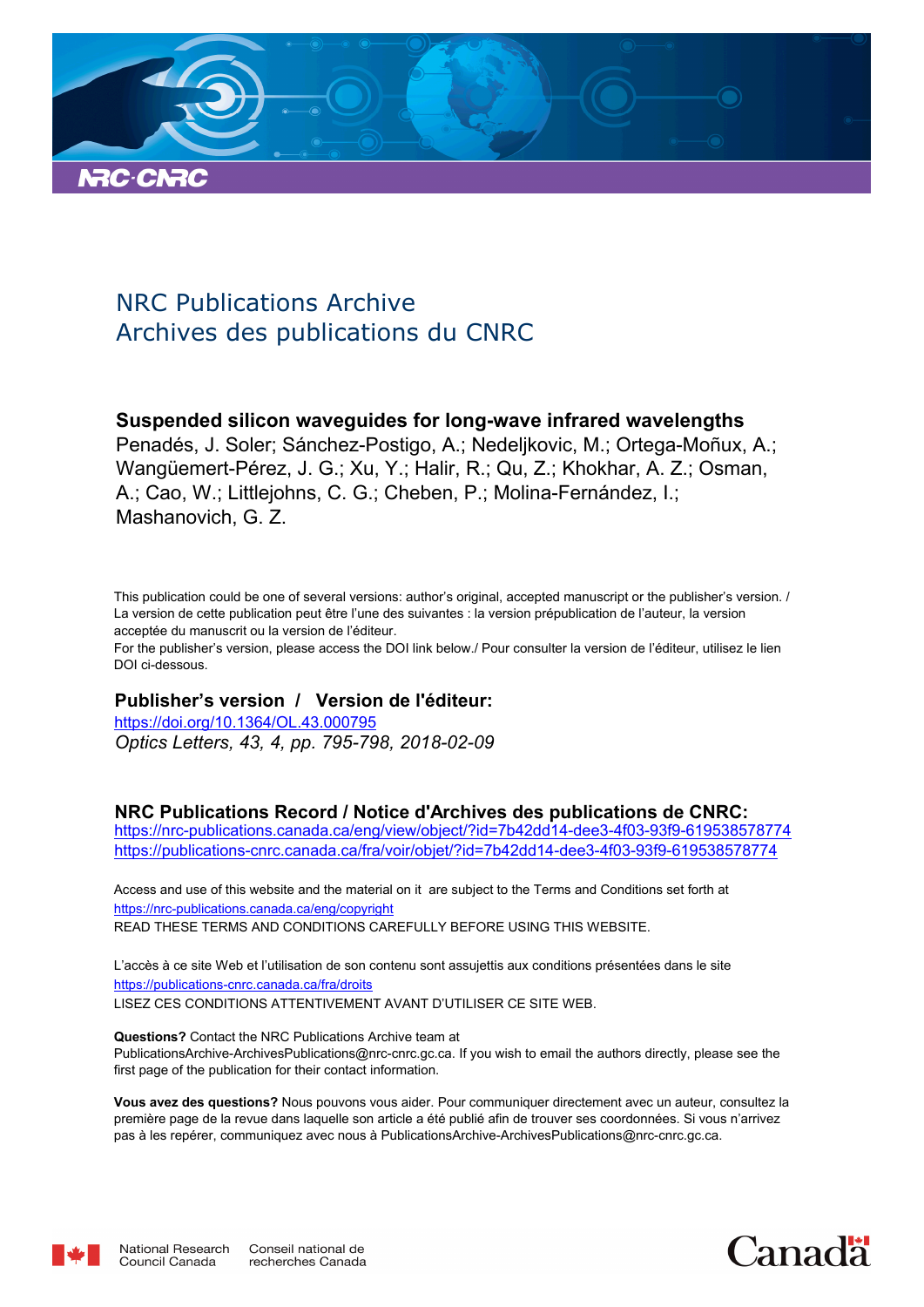Check for<br>updates

# **Optics Letters**

## Suspended silicon waveguides for long-wave infrared wavelengths

J. Soler Penadés, $^{1,*}$  (@) A. Sánchez-Postigo, $^2$  M. Nedeljkovic, $^1$  (@) A. Ortega-Moñux, $^2$ J. G. Wangüemert-Pérez, $^2$  Y. Xu, $^1$  R. Halir, $^2$  Z. Qu, $^1$  A. Z. Khokhar, $^1$  A. Osman, $^1$  W. Cao, $^1$ C. G. Littlejohns, $^{1,3}$  P. Cheben, $^4$  I. Molina-Fernández, $^2$  and G. Z. Mashanovich $^1$ 

Optoelectronics Research Centre, University of Southampton, Southampton SO17 1BJ, UK Universidad de Málaga, Dept. de Ingeniería de Comunicaciones, ETSI Telecomunicación, Campus de Teatinos, 29071 Málaga, Spain NOVITAS, School of Electrical and Electronic Engineering, Nanyang Technological University, Singapore 639798, Singapore National Research Council Canada, Building M-50, Ottawa, Ontario K1A 0R6 Canada *\*Corresponding author: [jsp1a15@soton.ac.uk](mailto:jsp1a15@soton.ac.uk)*

Received 8 November 2017; revised 7 December 2017; accepted 14 December 2017; posted 18 December 2017 (Doc. ID 312998); published 9 February 2018

In this Letter, we report suspended silicon waveguides operating at a wavelength of 7.67 μm with a propagation loss of  $3.1 \pm 0.3$  dB/cm. To our knowledge, this is the first demonstration of low-loss silicon waveguides at such a long wavelength, with loss comparable to other platforms that use more exotic materials. The suspended Si waveguide core is supported by a sub-wavelength grating that provides lateral optical confinement while also allowing access to the buried oxide layer so that it can be wet etched using hydrofluoric acid. We also demonstrate low-loss waveguide bends and s-bends.

Published by The Optical Society under the terms of the [Creative](http://creativecommons.org/licenses/by/4.0/) [Commons Attribution 4.0 License.](http://creativecommons.org/licenses/by/4.0/) Further distribution of this work must maintain attribution to the author(s) and the published article's title, journal citation, and DOI.

OCIS codes: (130.0130) Integrated optics; (130.5990) Semiconductors; (050.6624) Subwavelength structures; (050.2770) Gratings.

<https://doi.org/10.1364/OL.43.000795>

Mid-infrared (MIR) photonics research has experienced rapid development in the last few years, which has been sparked by increased interest in the commercial, military, and security applications of the field, and by much improved availability of characterization and testing equipment that is able to reach longer MIR wavelengths. Some of these applications, such as absorption spectroscopy of gases and chemicals in the fingerprint region, require the use of wavelengths above  $7 \mu m$  [1] (e.g., sulfur dioxide has strong absorption near 7.6 μm [2]), and there is therefore a need to develop photonic integrated circuits that can work throughout the MIR.

Silicon-on-insulator (SOI) is the dominant waveguide platform in silicon photonics, but in the MIR alternative platforms are needed because  $SiO<sub>2</sub>$  has extremely high absorption at wavelengths above 4 µm (i.e., higher than  $2.5 \times 10^3$  dB/cm at 7.6 μm, rising to  $\sim 2.5 \times 10^4$  dB/cm at 8.0 μm) [3]. Several alternative MIR group-IV material waveguide platforms with wider transparency ranges have been reported in the last few years, such as silicon-on-sapphire [4–7], silicon-on-nitride [8], germanium-on-nitride [9], graded Si/Ge [10,11], and germanium-on-silicon (GOS) [12–14]. So far, group-IV material waveguiding has been demonstrated up to the 7.5– 8.5 μm range, where graded Si/Ge [11,15] and GOS [16] have exhibited minimum propagation losses below 3 dB/cm.

An alternative approach to changing the material is to use SOI wafers, but to limit the optical mode overlap with  $\text{SiO}_2$ , such as by suspending the Si waveguide core or by substantially increasing the Si core size [13]. Compared to other platforms, SOI wafers are easily available and the fabrication techniques are very well known, and as such at MIR wavelengths where Si is still transparent they may be preferred. In  $[17-19]$  two dry-etch steps were used to first define a Si (or Ge) rib waveguide, and then to create an array of holes away from the waveguide mode that enable the buried oxide (BOX) to be locally removed by wet etching in hydrofluoric acid (HF). In [20,21], we presented an alternative approach, consisting of a strip waveguide with subwavelength grating (SWG) holes that provide lateral optical confinement as well as access to the BOX. The concept of subwavelength grating (SWG) engineering of Si-wire waveguides was first proposed in [22,23] and, more recently, extensively used in a variety of photonic devices [24]. With this approach we achieved a minimum loss of 0.82 dB/ cm at 3.8 μm. This design allows simpler fabrication consisting of a single dry etch step, and it has the further advantage of reducing the necessary suspended region width and improving the mechanical stability, allowing the definition of wider devices like tapers and multimode interferometers (MMIs) [20]. The same approach has recently been implemented to create suspended Si slot waveguides [25] at 2.25 μm.

We note that a further advantage of this waveguide platform compared to GOS and graded Si/Ge is the symmetrical high refractive index contrast between the core and upper and lower claddings. For example, GOS exhibits high index contrast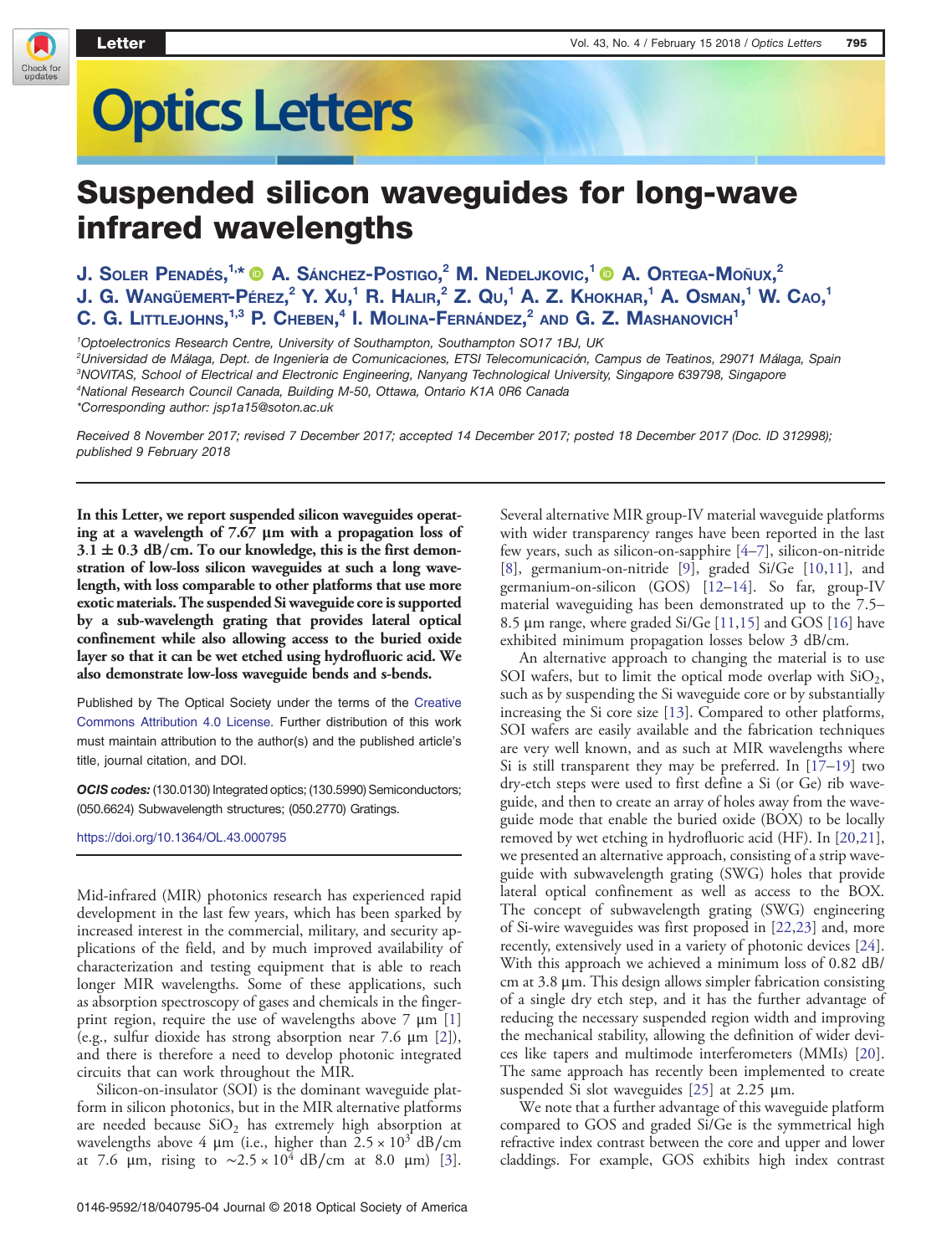between the Ge core ( $n = 4.0$ ) and air upper cladding ( $n =$ 1.0), but low contrast with the Si lower cladding  $(n = 3.4)$ , which results in the need for single-mode waveguides to be rib waveguides with thickness on the order of several micrometers and also results in very little mode overlap with the air upper cladding. Suspended Si waveguides would have a thinner waveguide core and larger evanescent field, and therefore much increased sensitivity for sensing applications where high mode overlap with an analyte placed on the waveguide surface is desirable.

To our knowledge, suspended Si waveguides have not yet been demonstrated at wavelengths beyond 3.8 μm. In this Letter, we report suspended silicon waveguides with 3.1 dB/cm propagation losses, 90° bends, and s-bends at  $λ = 7.67$  μm. At this wavelength, bulk Si has a material absorption of  $\sim$ 2.1 dB/cm [26], increasing to 4.6 dB/cm at 9 µm and 9.3 dB/cm at 11 μm; thus, the demonstrated waveguides in this Letter approach the transparency limit of Si.

A schematic representation of the proposed suspended waveguide is shown in Fig. 1. This guiding structure, based on a SOI platform, comprises a solid silicon core of thickness  $t_{Si}$  and width  $\overline{W}_{\rm core}$  with a SWG structure of width  $\overline{W}_{\rm clad}$  acting as the waveguide cladding [27]. This lattice with holes and silicon strips of lengths  $L_{hole}$  and  $L_{Si}$ , respectively, behaves as a homogeneous medium with an equivalent refractive index  $n_{\text{SWG}}$ , offering the index contrast required for waveguiding. In addition, the cladding is used to anchor the waveguide core to the unsuspended lateral silicon areas and to allow the entrance of the HF acid needed to remove the  $t_{\text{BOX}}$ -thick buried oxide layer.

In our previous design, working at  $\lambda = 3.8 \, \mu \text{m}$  [20], we used a SOI wafer with  $t_{\text{Si}} = 500$  nm and  $t_{\text{BOX}} = 3 \,\mu\text{m}$ . The waveguide core width was  $W_{\text{core}} = 1.3 \text{ }\mu\text{m}$ . The SWG cladding parameters ( $W_{\text{clad}} = 2.5 \text{ }\mu\text{m}, L_{\text{Si}} = 100 \text{ nm}, \text{ and } L_{\text{hole}} =$ 450 nm) were optimized to provide mechanical stability to the entire structure and, simultaneously, facilitate the HF flow through the lattice holes. Scaling all dimensions by a factor of 2 could be acceptable to move from  $\lambda = 3.8$  µm to  $\lambda = 7.67$  μm, but this would imply  $t_{\text{BOX}} = 6$  μm. However, as in the long-wave range we use a SOI wafer with the same  $SiO<sub>2</sub>$  layer as before, and  $t_{\rm BOX}$  thickness remains fixed to  $3 \mu$ m. If all dimensions except  $t_{\text{BOX}}$  are doubled, the power leakage to the Si substrate could lead to excessive propagation losses. Hence, the waveguide must be completely redesigned.

We follow a design methodology based on two separate steps. First, the silicon thickness  $t_{Si}$  is chosen to have vertical single-mode operation with negligible leakage to the substrate. Second, both the core width  $W_{\text{core}}$  and the SWG cladding ( $W_{\text{clad}}$ ,  $L_{\text{Si}}$ , and  $L_{\text{hole}}$ ) are adjusted to mitigate power leakage to the lateral Si without under-etching.

To study the vertical and lateral leakage losses of the transverseelectric (TE)-polarized modes supported by the waveguides, we



used Rsoft and Photon Design simulation suites in combination with our 2D in-house electromagnetic tool FEXEN [28], which is especially appropriate for designing periodic structures such as grating couplers and the SWG cladding of the waveguides.

Choosing the silicon thickness is critical to enable waveguiding with minimized propagation losses. A high value of  $t_{Si}$  is beneficial to vertically confine the fundamental mode with low leakage to the substrate. On the other hand, a reduced silicon thickness is desirable to cut off the second-order vertical guided mode, or, at least, to ensure it leaks towards the substrate in the shortest possible propagation distance. In our initial simulations we kept the same SWG equivalent refractive index  $n_{\text{SWG}} = 1.72$ as in our original design [20]. For the fundamental mode, we used a waveguide width  $W_{\text{core}} = 2.6 \, \mu \text{m}$ , which coincides with the scaled value we employed at  $\lambda = 3.8$  µm. This value of 2.6 μm will be later optimized in the last step of the design process. Regarding the second-order vertical mode, it must be noticed that this mode should be avoided not only in interconnecting waveguides, but also in much wider optical devices like MMI couplers. Since the vertical confinement for a wide waveguide is always higher than for a narrow waveguide, we have decided to calculate the effective index of the second-order vertical mode for a slab (i.e.,  $W_{\text{core}} \rightarrow \infty$ ) as a worst case. This provides us an upper bound, since any finite-width waveguide will exhibit a weaker guidance, and it will therefore suffer higher substrate leakage losses. Figure 2(a) shows the variation of the real part of the effective indices of the fundamental and second-order vertical modes as a function of the waveguide core thickness  $t_{Si}$ . For  $t_{\rm Si} > \sim 1$  µm, the fundamental quasi-TE mode is well confined. As is observed, the second-order vertical mode is only weakly guided for Si thicknesses between  $t_{\text{Si}} = 1.2 \text{ }\mu\text{m}$  and  $t_{\text{Si}} = 1.5$  µm, as its low effective index, near 1 (refractive index of air), denotes the field is substantially expanded outside the waveguide silicon core. So, the second-order mode suffers from high vertical leakage in the depicted range. The Fig. 2(a) (inset) shows, for  $t_{\text{Si}} = 1.4$  µm, the transverse distributions of both the fundamental mode ( $W_{\text{core}} = 2.6 \text{ }\mu\text{m}$ ) and second-order vertical mode ( $W_{\text{core}} \rightarrow \infty$ ).

To design an exact  $t_{Si}$  value, a further examination of the propagation losses  $\alpha$  is required. They have two contributions: the



**Fig. 2.** (a) Real part of the effective indices  $(n_{\text{eff}})$  versus the Si thickness ( $t_{\text{Si}}$ ) for the fundamental mode ( $W_{\text{core}} = 2.6 \mu m$ ) and the secondorder vertical mode ( $W_{\text{core}} \to \infty$ ) supported by the suspended waveguides. Simulation data:  $t_{\text{BOX}} = 3 \mu \text{m}$ ,  $n_{\text{SWG}} = 1.72$ . The real part of the effective index of the final designed waveguide with  $W_{\rm core} =$ 2.9 μm is also included. Insets: transverse field distributions for the first two modes ( $W_{\text{core}} = 2.6 \mu \text{m}$ ,  $W_{\text{core}} \rightarrow \infty$ ) when  $t_{\text{Si}} = 1.4 \mu \text{m}$ . (b) Power loss of the fundamental vertical mode of the suspended waveguide with  $W_{\text{core}} = 2.6 \mu \text{m}$  and the finally designed waveguide as a function of the waveguide silicon thickness  $t_{Si}$ .

Fig. 1. Schematic representation (front and top views) of the proposed suspended Si waveguide with subwavelength grating cladding.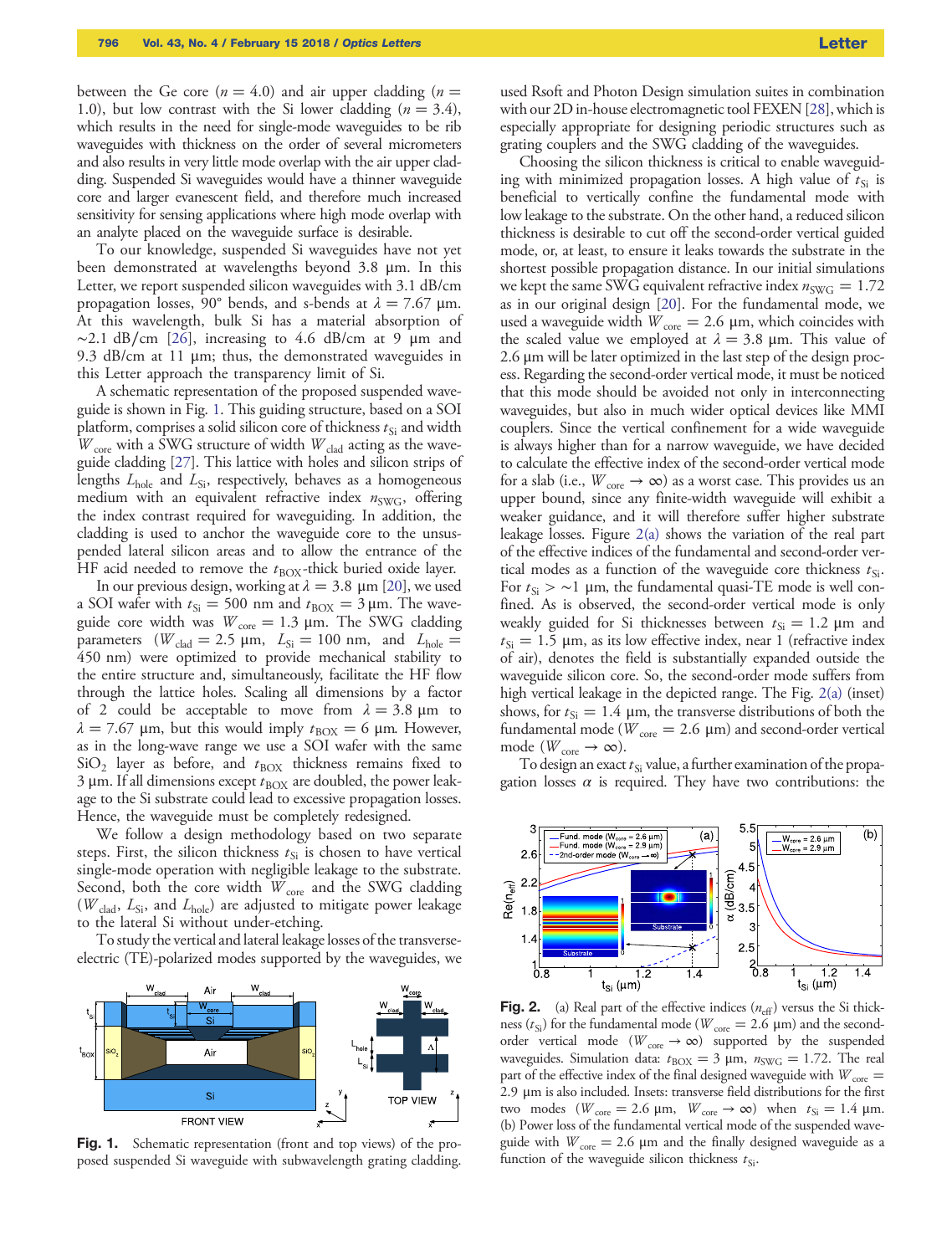intrinsic material loss, which is  $\alpha_{Si} \approx 2.1 \text{ dB/cm at } \lambda = 7.67 \text{ }\mu\text{m}$ [26], and the vertical power leakage to the substrate. In our simulations, we included silicon losses in the waveguide core and substrate. The total loss of the fundamental mode of a waveguide with  $W_{\text{core}} = 2.6 \, \mu \text{m}$  is shown in Fig. 2(b) as a function of the core thickness  $t_{Si}$ . For Si thicknesses smaller than  $t_{Si} \sim 1 \ \mu m$ , substrate leakage losses are dominant, and  $\alpha$  exhibits an exponential increase. On the contrary, for larger thicknesses, propagation losses asymptotically tend to the material absorption  $\alpha_{Si}$ , as the mode is well confined for higher  $t_{Si}$  values (>1.3 µm). Furthermore, to increase the robustness of the design, the sensitivity of  $\alpha$  with respect to  $t_{\rm Si}$  at the selected nominal Si thickness should be close to zero; otherwise, propagation losses could be rapidly increased if undesired reduction in the silicon thickness is produced by a HF overexposure during the fabrication process. Taking these considerations into account, we selected  $t_{\text{Si}} = 1.4$  µm. For this value, the fundamental mode leakage to substrate is negligible, more than ten times smaller than the intrinsic silicon losses. Although for the chosen  $t_{Si}$  value the vertical second-order mode is indeed guided [see Fig. 2(a)], we can consider single-mode operation, as its propagation losses are greater than 50 dB/cm. Higher  $t_{Si}$  values would barely benefit the fundamental mode loss, but undesirably decrease the second-order mode leakage.

The waveguide core width and the SWG cladding geometry are chosen to avoid lateral leakage and to enhance the mechanical stability. Note that a scaled version of the original design in [20], i.e.,  $W_{\text{core}} = 2.6 \text{ }\mu\text{m}$  and  $W_{\text{clad}} = 5 \text{ }\mu\text{m}$ , would compromise waveguide stability because of the thicker Si thickness of 1.4 μm. Therefore, we made the waveguide core wider ( $W_{\text{core}} = 2.9 \text{ }\mu\text{m}$ ), increasing the lateral mode confinement and allowing a reduction in the cladding width up to  $W_{\text{clad}} = 3 \, \mu \text{m}$ , with the intention of reducing the torque without degrading the lateral leakage. It is also important to mention that, even though all dimensions are substantially enlarged to migrate to  $\lambda = 7.67 \mu m$ , the cladding width hardly increases with respect to the design at  $\lambda = 3.8 \, \mu m$ , resulting in a remarkably more stable waveguide. At  $\lambda = 7.67 \mu m$ , the Bragg period is moved away up to  $\Lambda_{\text{Bragg}} \approx 1300$  nm for a wide waveguide, thereby extending the subwavelength regime in relation to the design in [20]. Due to the higher  $t_{Si}$  value, larger holes are needed to assure an effective dry etching of the cladding and let HF penetrate through them. Therefore, we selected  $L_{\text{hole}} = 900$  nm. Finally, the fundamental mode lateral confinement and the waveguide mechanical stability were slightly improved by choosing  $L_{Si} = 250$  nm.

We simulated 90° bends. Negligible losses are achieved for bend radius of 35 μm. S-bends were also designed, with propagation losses smaller than 0.04 dB/bend for an offset of 5 μm and a length of 75 μm.

To couple light from the optical fiber to the chip, we designed, for the first time, a focusing suspended-surface grating coupler at a nominal wavelength of  $\lambda = 7.67$  µm. It is composed of a silicon membrane of thickness  $t_{Si}$  where gaps are etched in the area where light should be coupled. The gaps again have a double purpose: they allow the removal of the silicon dioxide and constitute a periodic radiating waveguide formed by the succession of silicon and air wide strips. We achieve a simulated coupling efficiency of 58% at the central wavelength and a 1-dB bandwidth of 230 nm. Very low backreflections around 0.1% are also achieved by including a thinner air gap at the beginning of the grating. The radiation

angle is ∼19.3°. More details about the theoretical design process of this grating coupler and a full experimental characterization will be given in a future work.

Fabrication was carried out on a 6-inch (15.24 cm) SOI wafer. We implemented the same fabrication process as described in [20]: e-beam lithography was used for patterning with ZEP-520A as positive resist, and etching was accomplished with an inductively coupled plasma tool using  $\rm SF_6/C_4F_8$  chemistry. The wafer was then submerged into a 1:7 HF bath for 2.5 h, to ensure removal of the BOX beneath the widest devices. The resist was only removed after the HF etching in order to protect the Si top surface, as it was observed that this long wet etch produced a significant roughening of the Si surfaces. In our previous work [20] it was observed that the dry and wet etches both resulted in some lateral etching, reducing the width of the silicon supports and the waveguide core thickness. To compensate for this, a positive biasing of 220 nm (i.e., increase of the dimensions) was applied to the designed layout of all the unetched features.

Figure 3(a) shows a scanning electron microscope (SEM) image of a fabricated waveguide, and Fig. 3(b) shows a fabricated grating coupler. It can be seen that both devices are fully suspended and that there is no significant bending of the freestanding Si. However, it can be seen that in some places roughness has been created along the edges of the etched structures in places where the HF was able to reach between the Si and photoresist layers during wet etching. Atomic force microscope measurements show that in these places 40-nm-deep grooves have been etched into the Si. The final thickness of the Si waveguide, as measured using the SEM, was approximately 1420 nm.

The experimental setup employed a single-mode continuouswave distributed-feedback quantum cascade laser (Thorlabs QD7500CM1) with 106 mW maximum output power at a wavelength of 7.67 μm. A black diamond-2 lens with a focal length of 1.9 mm was used to collimate the light from the laser, a chopper wheel modulated the light, and another black diamond-2 lens with a focal length of 6.0 mm was used to couple it into a single-mode  $As_2Se_3$  fiber (Coractive IRT-SE-28/170) with a measured output of ∼3.4 mW. Light was coupled into the waveguides with grating couplers [Fig. 3(b)], and the output was collected via another single-mode fiber and coupled to a liquid-nitrogen-cooled HgCdTe detector (Infrared Associates Inc. MCT-13-1.00). The signal from the detector was passed through a pre-amplifier before being sent to a lock-in amplifier to improve the signal-to-noise ratio. In order to characterize the



Fig. 3. (a) SEM image of a cleaved waveguide facet after fabrication. The BOX can be seen to have been completely removed below the waveguide, but the HF etching has created roughness along the etched edges. (b) SEM image of the focusing grating coupler and taper with the BOX removed. It has been cleaved perpendicular to the waveguide, part way through the grating. The grating was the widest structure on the chip at 40 μm width.